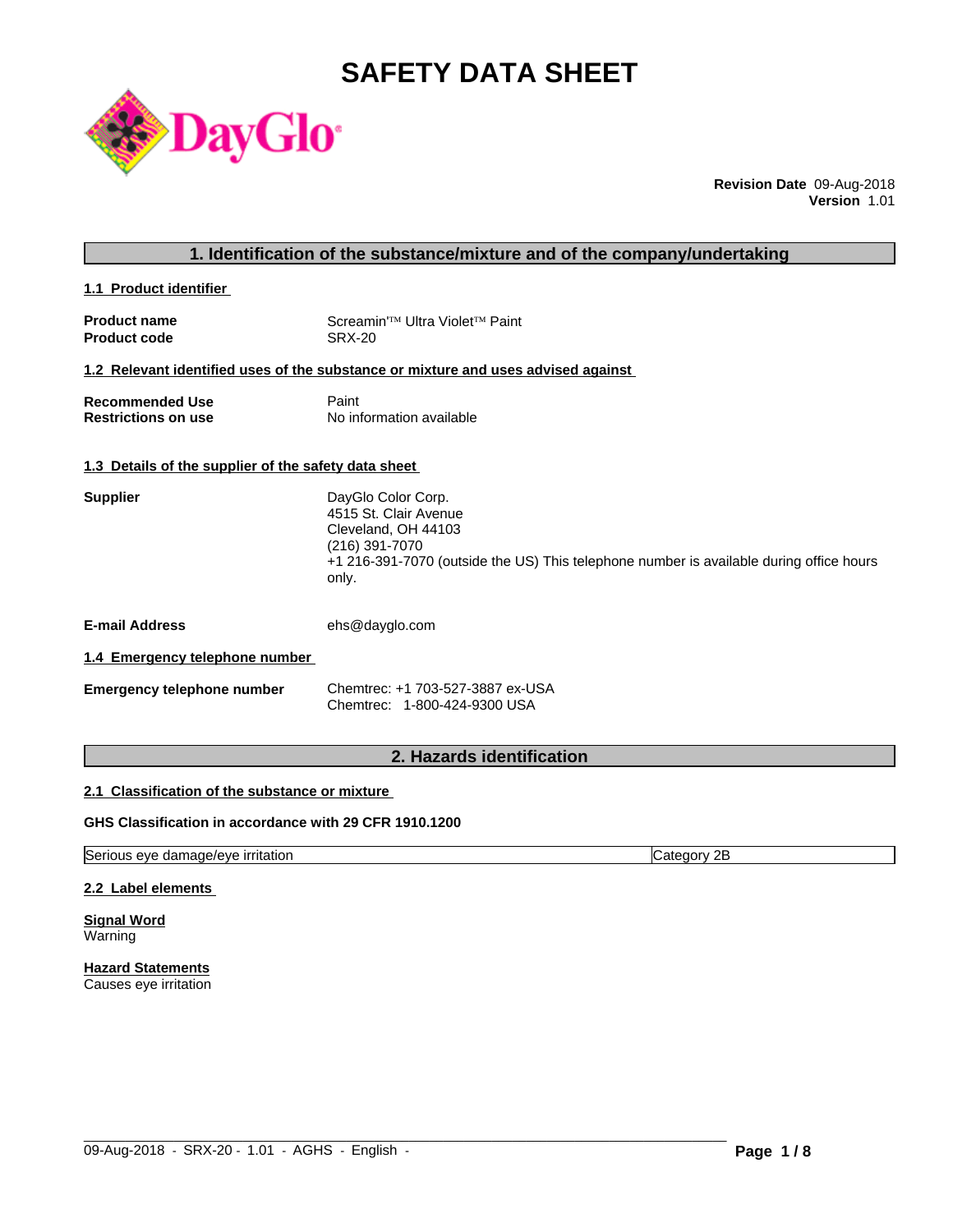

#### **Precautionary Statements - Prevention** Wash face, hands and any exposed skin thoroughly after handling Wear eye protection/ face protection

### **Precautionary Statements - Response**

IF IN EYES: Rinse cautiously with water for several minutes. Remove contact lenses, if present and easy to do. Continue rinsing If eye irritation persists: Get medical advice/attention

# **2.3. Other Hazards Hazards not otherwise classified (HNOC)**

Not Applicable

# **2.4 Other information**

Not Applicable

**Unknown Acute Toxicity** 15.138% of the mixture consists of ingredient(s) of unknown toxicity

# **3. Composition/Information on Ingredients**

# **Substance**

**Mixture**

| <b>Chemical</b><br>Name                                                       | <b>CAS No.</b>             | $\sim$<br>.<br>Weight-% |
|-------------------------------------------------------------------------------|----------------------------|-------------------------|
| Propviene alvcol                                                              | $- - -$<br>$-7$<br>57-55-6 |                         |
| $\cdots$<br>Basic<br><b>A</b> A<br>(tetrachlorozincate)<br>. 4<br>Violet<br>. | 73398-89-                  |                         |

The exact percentage (concentration) of composition has been withheld as a trade secret.

# **4. First aid measures**

# **4.1 Description of first-aid measures**

| General advice                                                                 | No information available.                                                                                                                                                                                               |  |  |  |
|--------------------------------------------------------------------------------|-------------------------------------------------------------------------------------------------------------------------------------------------------------------------------------------------------------------------|--|--|--|
| Eye contact                                                                    | Immediately flush with plenty of water. After initial flushing, remove any contact lenses and<br>continue flushing for at least 15 minutes. Keep eye wide open while rinsing. If symptoms<br>persist, call a physician. |  |  |  |
| Skin contact                                                                   | Wash off immediately with plenty of water for at least 15 minutes. Consult a physician if<br>necessary.                                                                                                                 |  |  |  |
| Inhalation                                                                     | Move to fresh air. If symptoms persist, call a physician.                                                                                                                                                               |  |  |  |
| Ingestion                                                                      | Do NOT induce vomiting. Drink plenty of water. Consult a physician.                                                                                                                                                     |  |  |  |
| 4.2 Most important symptoms and effects, both acute and delayed                |                                                                                                                                                                                                                         |  |  |  |
| Symptoms                                                                       | See Section 2.2, Label Elements and/or Section 11, Toxicological effects.                                                                                                                                               |  |  |  |
| 4.3 Indication of any immediate medical attention and special treatment needed |                                                                                                                                                                                                                         |  |  |  |

 $\_$  ,  $\_$  ,  $\_$  ,  $\_$  ,  $\_$  ,  $\_$  ,  $\_$  ,  $\_$  ,  $\_$  ,  $\_$  ,  $\_$  ,  $\_$  ,  $\_$  ,  $\_$  ,  $\_$  ,  $\_$  ,  $\_$  ,  $\_$  ,  $\_$  ,  $\_$  ,  $\_$  ,  $\_$  ,  $\_$  ,  $\_$  ,  $\_$  ,  $\_$  ,  $\_$  ,  $\_$  ,  $\_$  ,  $\_$  ,  $\_$  ,  $\_$  ,  $\_$  ,  $\_$  ,  $\_$  ,  $\_$  ,  $\_$  ,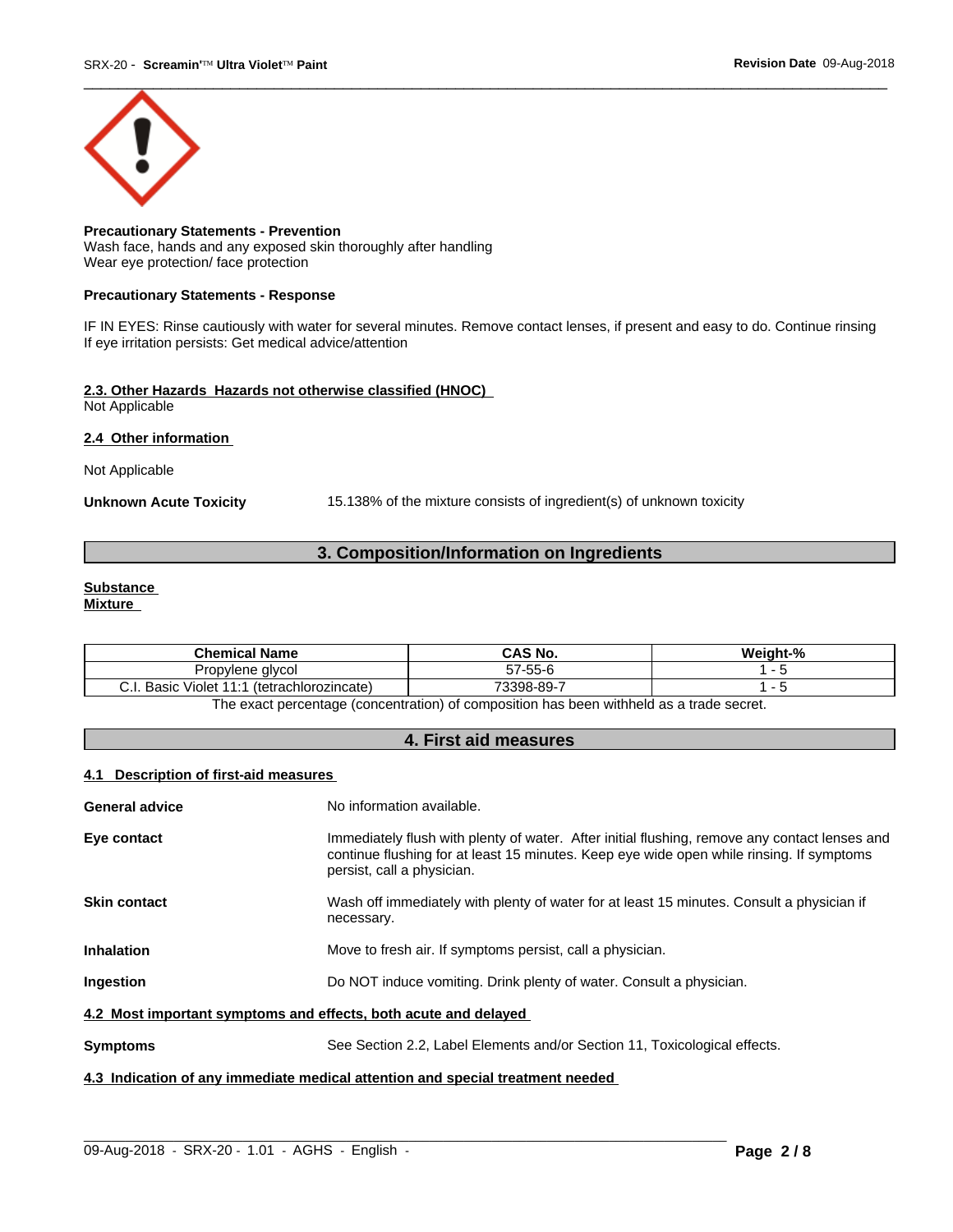**Notes to physician** Treat symptomatically.

# **5. Fire-Fighting Measures**

 $\overline{\phantom{a}}$  ,  $\overline{\phantom{a}}$  ,  $\overline{\phantom{a}}$  ,  $\overline{\phantom{a}}$  ,  $\overline{\phantom{a}}$  ,  $\overline{\phantom{a}}$  ,  $\overline{\phantom{a}}$  ,  $\overline{\phantom{a}}$  ,  $\overline{\phantom{a}}$  ,  $\overline{\phantom{a}}$  ,  $\overline{\phantom{a}}$  ,  $\overline{\phantom{a}}$  ,  $\overline{\phantom{a}}$  ,  $\overline{\phantom{a}}$  ,  $\overline{\phantom{a}}$  ,  $\overline{\phantom{a}}$ 

#### **5.1 Extinguishing media**

#### **Suitable extinguishing media** Use extinguishing measures that are appropriate to local circumstances and the surrounding environment.

#### **Unsuitable Extinguishing Media** None.

#### **5.2 Special hazards arising from the substance or mixture**

#### **Special Hazard**

Immediately place absorbent material in a sealed water-filled metal container to avoid spontaneous combustion of absorbent material contaminated with this product.

**Hazardous Combustion Products** Carbon oxides. Nitrogen oxides (NOx).

#### **Explosion Data**

**Sensitivity to Mechanical Impact** None. **Sensitivity to Static Discharge** None.

### **5.3 Advice for firefighters**

As in any fire, wear self-contained breathing apparatus pressure-demand, MSHA/NIOSH (approved or equivalent) and full protective gear.

#### **6. Accidental Release Measures**

#### **6.1 Personal precautions, protective equipment and emergency procedures**

Ensure adequate ventilation, especially in confined areas. Use personal protective equipment.

### **6.2 Environmental precautions**

Prevent product from entering drains.

#### **6.3 Methods and materials for containment and cleaning up**

| <b>Methods for Containment</b> | Dike to collect large liquid spills. Absorb with earth, sand or other non-combustible material<br>and transfer to containers for later disposal. |
|--------------------------------|--------------------------------------------------------------------------------------------------------------------------------------------------|
| Methods for cleaning up        | Soak up with inert absorbent material. Keep in suitable and closed containers for disposal.                                                      |

# **7. Handling and storage**

#### **7.1 Precautions for safe handling**

**Hygiene measures** When using, do not eat, drink or smoke. Handle in accordance with good industrial hygiene and safety practice.

#### **7.2 Conditions for safe storage, including any incompatibilities**

**Storage Conditions** Keep from freezing.

**Materials to Avoid** No materials to be especially mentioned.

# **8. Exposure controls/personal protection**

 $\_$  ,  $\_$  ,  $\_$  ,  $\_$  ,  $\_$  ,  $\_$  ,  $\_$  ,  $\_$  ,  $\_$  ,  $\_$  ,  $\_$  ,  $\_$  ,  $\_$  ,  $\_$  ,  $\_$  ,  $\_$  ,  $\_$  ,  $\_$  ,  $\_$  ,  $\_$  ,  $\_$  ,  $\_$  ,  $\_$  ,  $\_$  ,  $\_$  ,  $\_$  ,  $\_$  ,  $\_$  ,  $\_$  ,  $\_$  ,  $\_$  ,  $\_$  ,  $\_$  ,  $\_$  ,  $\_$  ,  $\_$  ,  $\_$  ,

#### **8.1 Exposure Guidelines**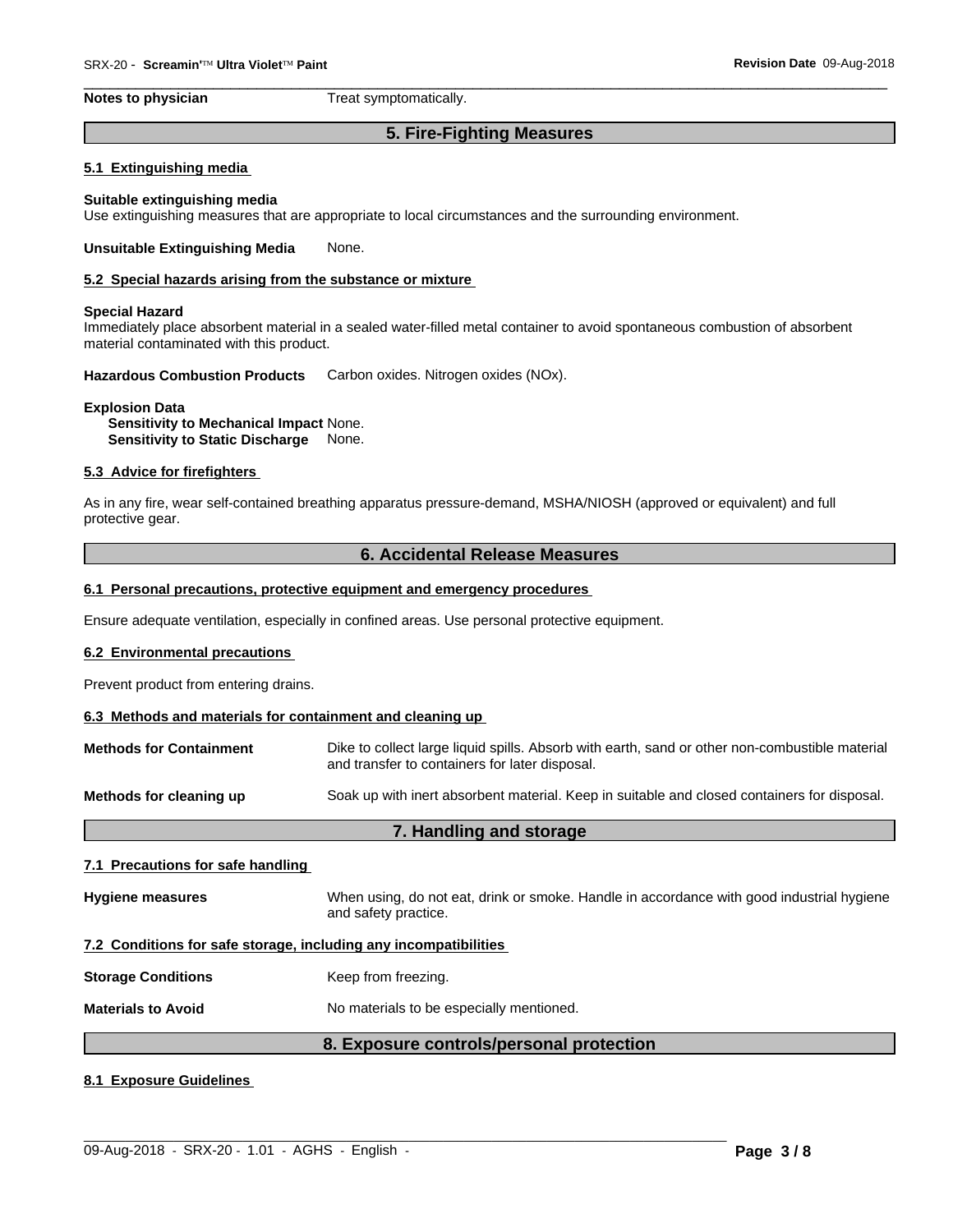| <b>Chemical Name</b> | ACGIH TLV | <b>OSHA PEL</b> | British Columbia | <b>Alberta</b> | Quebec | <b>Ontario TWAEV</b>      |
|----------------------|-----------|-----------------|------------------|----------------|--------|---------------------------|
| Propylene glycol     |           | $\sim$          |                  |                |        | TWA: $10 \text{ mg/m}^3$  |
| $57 - 55 - 6$        |           |                 |                  |                |        | TWA: 50 ppm               |
|                      |           |                 |                  |                |        | TWA: $155 \text{ mg/m}^3$ |

# **8.2 Appropriate engineering controls**

# **Engineering Measures** Showers

Eyewash stations Ventilation systems.

# **8.3 Individual protection measures, such as personal protective equipment**

| <b>Eye/Face Protection</b>    | Safety glasses with side-shields.                                                                              |
|-------------------------------|----------------------------------------------------------------------------------------------------------------|
| Skin and body protection      | Wear chemical resistant footwear and clothing such as gloves, an apron or a whole body<br>suit as appropriate. |
| <b>Respiratory protection</b> | . NIOSH/MSHA approved respiratory protection should be worn if exposure is anticipated.                        |
| <b>Hygiene measures</b>       | See section 7 for more information                                                                             |

# **9. Physical and chemical properties**

# **9.1 Information on basic physical and chemical properties**

| Purple<br>Liquid<br>Color<br>Appearance<br>No information available<br>Pungent<br><b>Odor Threshold</b><br>Odor<br><b>Property</b><br>Values<br>Remarks • Methods<br>No information available<br>рH<br>No information available<br><b>Melting/freezing point</b><br>> 100 °C / 212 °F<br><b>Boiling point/boiling range</b><br>$> 94$ °C $/ > 201$ °F<br><b>Flash Point</b><br>No information available<br><b>Evaporation rate</b><br>No information available<br>Flammability (solid, gas)<br><b>Flammability Limits in Air</b><br>No information available<br>upper flammability limit<br>lower flammability limit<br>No information available<br>No information available<br>Vapor pressure<br>Vapor density<br>No information available<br>1.19<br><b>Specific Gravity</b><br><b>Water solubility</b><br>Not Applicable |
|-----------------------------------------------------------------------------------------------------------------------------------------------------------------------------------------------------------------------------------------------------------------------------------------------------------------------------------------------------------------------------------------------------------------------------------------------------------------------------------------------------------------------------------------------------------------------------------------------------------------------------------------------------------------------------------------------------------------------------------------------------------------------------------------------------------------------------|
|                                                                                                                                                                                                                                                                                                                                                                                                                                                                                                                                                                                                                                                                                                                                                                                                                             |
|                                                                                                                                                                                                                                                                                                                                                                                                                                                                                                                                                                                                                                                                                                                                                                                                                             |
|                                                                                                                                                                                                                                                                                                                                                                                                                                                                                                                                                                                                                                                                                                                                                                                                                             |
|                                                                                                                                                                                                                                                                                                                                                                                                                                                                                                                                                                                                                                                                                                                                                                                                                             |
|                                                                                                                                                                                                                                                                                                                                                                                                                                                                                                                                                                                                                                                                                                                                                                                                                             |
|                                                                                                                                                                                                                                                                                                                                                                                                                                                                                                                                                                                                                                                                                                                                                                                                                             |
|                                                                                                                                                                                                                                                                                                                                                                                                                                                                                                                                                                                                                                                                                                                                                                                                                             |
|                                                                                                                                                                                                                                                                                                                                                                                                                                                                                                                                                                                                                                                                                                                                                                                                                             |
|                                                                                                                                                                                                                                                                                                                                                                                                                                                                                                                                                                                                                                                                                                                                                                                                                             |
|                                                                                                                                                                                                                                                                                                                                                                                                                                                                                                                                                                                                                                                                                                                                                                                                                             |
|                                                                                                                                                                                                                                                                                                                                                                                                                                                                                                                                                                                                                                                                                                                                                                                                                             |
|                                                                                                                                                                                                                                                                                                                                                                                                                                                                                                                                                                                                                                                                                                                                                                                                                             |
|                                                                                                                                                                                                                                                                                                                                                                                                                                                                                                                                                                                                                                                                                                                                                                                                                             |
|                                                                                                                                                                                                                                                                                                                                                                                                                                                                                                                                                                                                                                                                                                                                                                                                                             |
|                                                                                                                                                                                                                                                                                                                                                                                                                                                                                                                                                                                                                                                                                                                                                                                                                             |
|                                                                                                                                                                                                                                                                                                                                                                                                                                                                                                                                                                                                                                                                                                                                                                                                                             |
|                                                                                                                                                                                                                                                                                                                                                                                                                                                                                                                                                                                                                                                                                                                                                                                                                             |
| Solubility in other solvents<br>No information available                                                                                                                                                                                                                                                                                                                                                                                                                                                                                                                                                                                                                                                                                                                                                                    |
| No information available<br><b>Partition coefficient</b>                                                                                                                                                                                                                                                                                                                                                                                                                                                                                                                                                                                                                                                                                                                                                                    |
| No information available<br><b>Autoignition temperature</b>                                                                                                                                                                                                                                                                                                                                                                                                                                                                                                                                                                                                                                                                                                                                                                 |
| No information available<br><b>Decomposition temperature</b>                                                                                                                                                                                                                                                                                                                                                                                                                                                                                                                                                                                                                                                                                                                                                                |
| No information available<br><b>Viscosity, kinematic</b>                                                                                                                                                                                                                                                                                                                                                                                                                                                                                                                                                                                                                                                                                                                                                                     |
| No information available<br>Viscosity, dynamic                                                                                                                                                                                                                                                                                                                                                                                                                                                                                                                                                                                                                                                                                                                                                                              |
| No information available<br><b>Explosive properties</b>                                                                                                                                                                                                                                                                                                                                                                                                                                                                                                                                                                                                                                                                                                                                                                     |
| No information available<br><b>Oxidizing Properties</b>                                                                                                                                                                                                                                                                                                                                                                                                                                                                                                                                                                                                                                                                                                                                                                     |
|                                                                                                                                                                                                                                                                                                                                                                                                                                                                                                                                                                                                                                                                                                                                                                                                                             |
| 9.2 Other information                                                                                                                                                                                                                                                                                                                                                                                                                                                                                                                                                                                                                                                                                                                                                                                                       |
| Volatile organic compounds (VOC) 22 g/L<br>content                                                                                                                                                                                                                                                                                                                                                                                                                                                                                                                                                                                                                                                                                                                                                                          |
|                                                                                                                                                                                                                                                                                                                                                                                                                                                                                                                                                                                                                                                                                                                                                                                                                             |

# **10. Stability and Reactivity**

 $\_$  ,  $\_$  ,  $\_$  ,  $\_$  ,  $\_$  ,  $\_$  ,  $\_$  ,  $\_$  ,  $\_$  ,  $\_$  ,  $\_$  ,  $\_$  ,  $\_$  ,  $\_$  ,  $\_$  ,  $\_$  ,  $\_$  ,  $\_$  ,  $\_$  ,  $\_$  ,  $\_$  ,  $\_$  ,  $\_$  ,  $\_$  ,  $\_$  ,  $\_$  ,  $\_$  ,  $\_$  ,  $\_$  ,  $\_$  ,  $\_$  ,  $\_$  ,  $\_$  ,  $\_$  ,  $\_$  ,  $\_$  ,  $\_$  ,

# **10.1 Reactivity**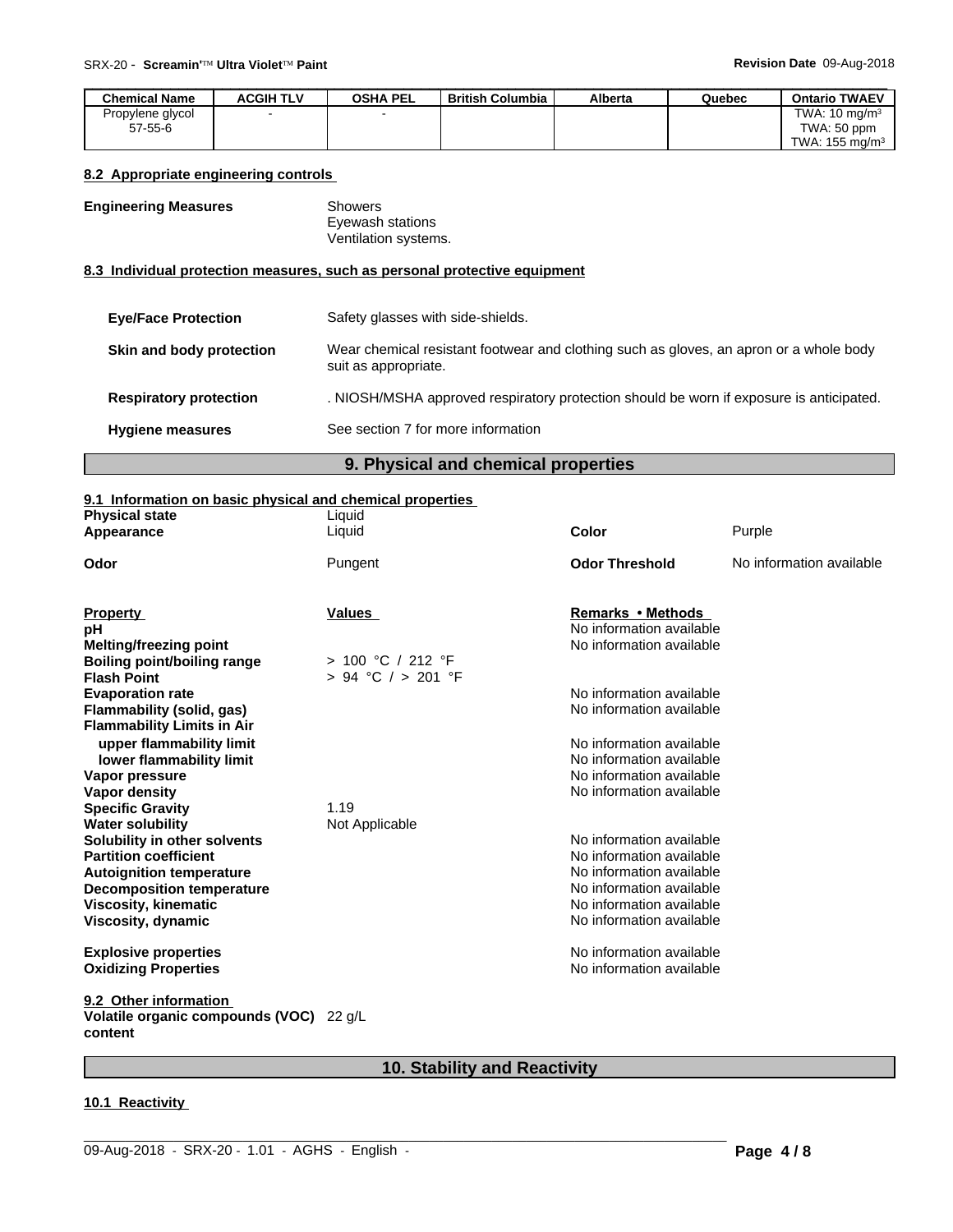No dangerous reaction known under conditions of normal use

#### **10.2 Chemical stability**

Stable

#### **10.3 Possibility of hazardous reactions**

None under normal processing.

#### **10.4 Conditions to Avoid**

Heat (temperatures above flash point), sparks, ignition points, flames, static electricity.

#### **10.5 Incompatible Materials**

None known based on information supplied.

#### **10.6 Hazardous Decomposition Products**

None known based on information supplied.

# **11. Toxicological information**

 $\overline{\phantom{a}}$  ,  $\overline{\phantom{a}}$  ,  $\overline{\phantom{a}}$  ,  $\overline{\phantom{a}}$  ,  $\overline{\phantom{a}}$  ,  $\overline{\phantom{a}}$  ,  $\overline{\phantom{a}}$  ,  $\overline{\phantom{a}}$  ,  $\overline{\phantom{a}}$  ,  $\overline{\phantom{a}}$  ,  $\overline{\phantom{a}}$  ,  $\overline{\phantom{a}}$  ,  $\overline{\phantom{a}}$  ,  $\overline{\phantom{a}}$  ,  $\overline{\phantom{a}}$  ,  $\overline{\phantom{a}}$ 

#### **11.1 Acute toxicity**

#### **Numerical measures of toxicity: Product Information**

#### **The following values are calculated based on chapter 3.1 of the GHS document**

| Unknown Acute Toxicity | 15.138% of the mixture consists of ingredient(s) of unknown toxicity |
|------------------------|----------------------------------------------------------------------|
| Oral LD50              | 35,859.00 mg/kg                                                      |

**LC50 (Dust/Mist)** 59.53 mg/l

# **Numerical measures of toxicity: Component Information**

| <b>Chemical Name</b>   | LD50 Oral                    | <b>LD50 Dermal</b>       | <b>LC50 Inhalation</b> |
|------------------------|------------------------------|--------------------------|------------------------|
| Propylene glycol       | 20000 mg/kg (Rat)            | $= 20800$ mg/kg (Rabbit) |                        |
| $57 - 55 - 6$          |                              |                          |                        |
| C.I. Basic Violet 11:1 | (Rat)<br>$220 \text{ mg/kg}$ | $\overline{\phantom{0}}$ | $0.83$ mg/l (4 hour)   |
| (tetrachlorozincate)   |                              |                          |                        |
| 73398-89-7             |                              |                          |                        |

 $\_$  ,  $\_$  ,  $\_$  ,  $\_$  ,  $\_$  ,  $\_$  ,  $\_$  ,  $\_$  ,  $\_$  ,  $\_$  ,  $\_$  ,  $\_$  ,  $\_$  ,  $\_$  ,  $\_$  ,  $\_$  ,  $\_$  ,  $\_$  ,  $\_$  ,  $\_$  ,  $\_$  ,  $\_$  ,  $\_$  ,  $\_$  ,  $\_$  ,  $\_$  ,  $\_$  ,  $\_$  ,  $\_$  ,  $\_$  ,  $\_$  ,  $\_$  ,  $\_$  ,  $\_$  ,  $\_$  ,  $\_$  ,  $\_$  ,

#### **11.2 Information on toxicologicaleffects**

#### **Skin corrosion/irritation**

Product Information • May cause irritation Component Information

• No information available

#### **Serious eye damage/eye irritation**

Product Information • Irritating to eyes Component Information • No information available

#### **Respiratory or skin sensitization**

**Product Information**<br>• No information available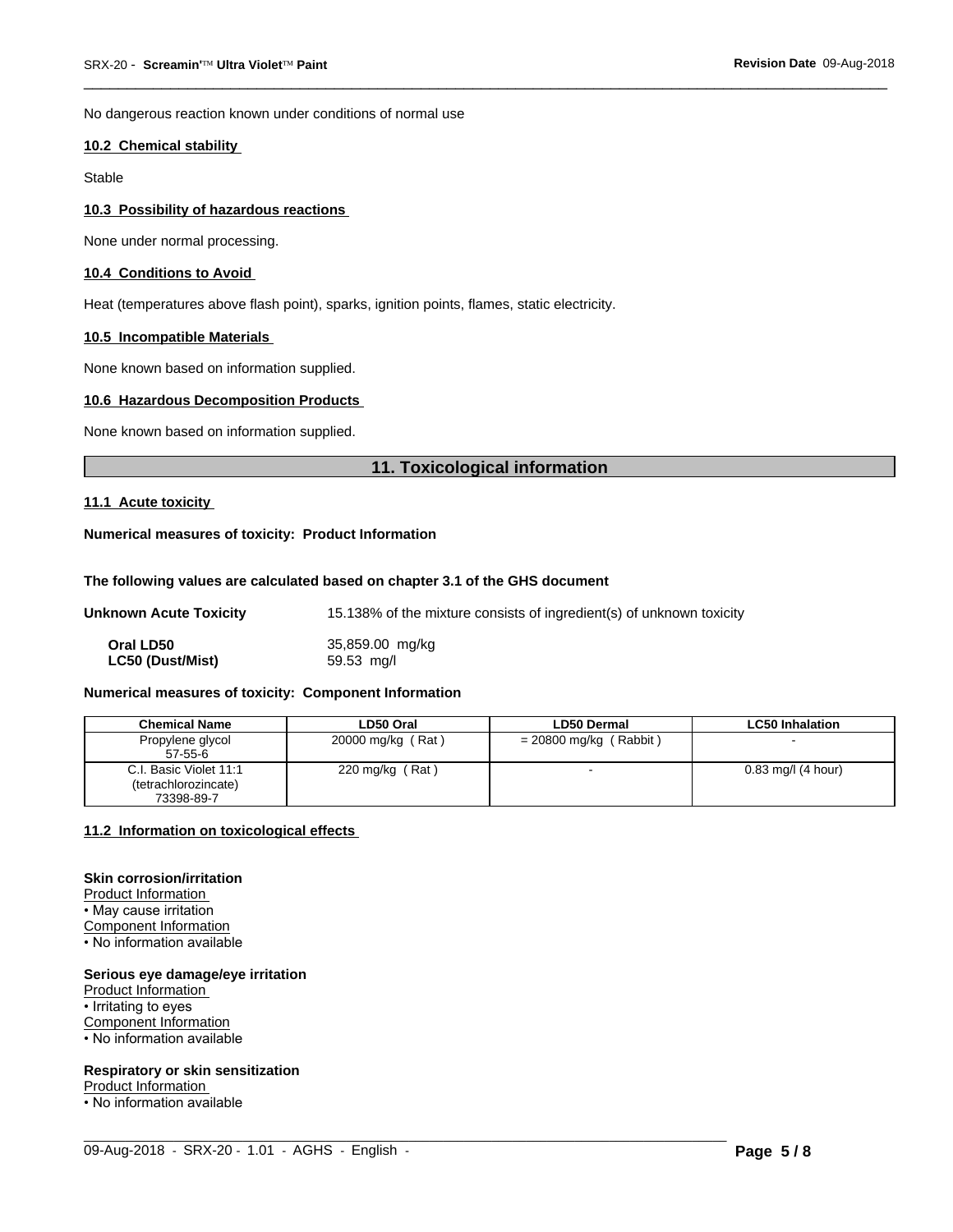Component Information • No information available

#### **Germ cell mutagenicity**

Product Information • No information available Component Information • No information available

# **Carcinogenicity**

Product Information • No information available Component Information • No information available

# **Reproductive toxicity**

Product Information • No information available Component Information • No information available

#### **STOT - single exposure** No information available

**STOT - repeated exposure** No information available

# **Other adverse effects**

Product Information  $\overline{\cdot}$  No information available Component Information • No information available

# **Aspiration hazard**

Product Information • No information available Component Information • No information available

# **12. Ecological information**

 $\overline{\phantom{a}}$  ,  $\overline{\phantom{a}}$  ,  $\overline{\phantom{a}}$  ,  $\overline{\phantom{a}}$  ,  $\overline{\phantom{a}}$  ,  $\overline{\phantom{a}}$  ,  $\overline{\phantom{a}}$  ,  $\overline{\phantom{a}}$  ,  $\overline{\phantom{a}}$  ,  $\overline{\phantom{a}}$  ,  $\overline{\phantom{a}}$  ,  $\overline{\phantom{a}}$  ,  $\overline{\phantom{a}}$  ,  $\overline{\phantom{a}}$  ,  $\overline{\phantom{a}}$  ,  $\overline{\phantom{a}}$ 

# **12.1 Toxicity**

**Ecotoxicity No information available** 

15.97663 % of the mixture consists of components(s) of unknown hazards to the aquatic environment

#### **Ecotoxicity effects**

| <b>Chemical Name</b> | <b>Toxicity to algae</b>       | <b>Toxicity to fish</b>          | Toxicity to daphnia and other |
|----------------------|--------------------------------|----------------------------------|-------------------------------|
|                      |                                |                                  | aquatic invertebrates         |
| Propylene glycol     | EC50: 96 h Pseudokirchneriella | LC50: 96 h Oncorhynchus mykiss   | EC50: 48 h Daphnia magna 1000 |
| 57-55-6              | subcapitata 19000 mg/L         | 51600 mg/L static LC50: 96 h     | mg/L Static                   |
|                      |                                | Oncorhynchus mykiss 41 - 47 mL/L |                               |
|                      |                                | static LC50: 96 h Pimephales     |                               |
|                      |                                | promelas 51400 mg/L static LC50: |                               |
|                      |                                | 96 h Pimephales promelas 710     |                               |
|                      |                                | ma/L                             |                               |

 $\_$  ,  $\_$  ,  $\_$  ,  $\_$  ,  $\_$  ,  $\_$  ,  $\_$  ,  $\_$  ,  $\_$  ,  $\_$  ,  $\_$  ,  $\_$  ,  $\_$  ,  $\_$  ,  $\_$  ,  $\_$  ,  $\_$  ,  $\_$  ,  $\_$  ,  $\_$  ,  $\_$  ,  $\_$  ,  $\_$  ,  $\_$  ,  $\_$  ,  $\_$  ,  $\_$  ,  $\_$  ,  $\_$  ,  $\_$  ,  $\_$  ,  $\_$  ,  $\_$  ,  $\_$  ,  $\_$  ,  $\_$  ,  $\_$  ,

# **12.2 Persistence and degradability**

No information available.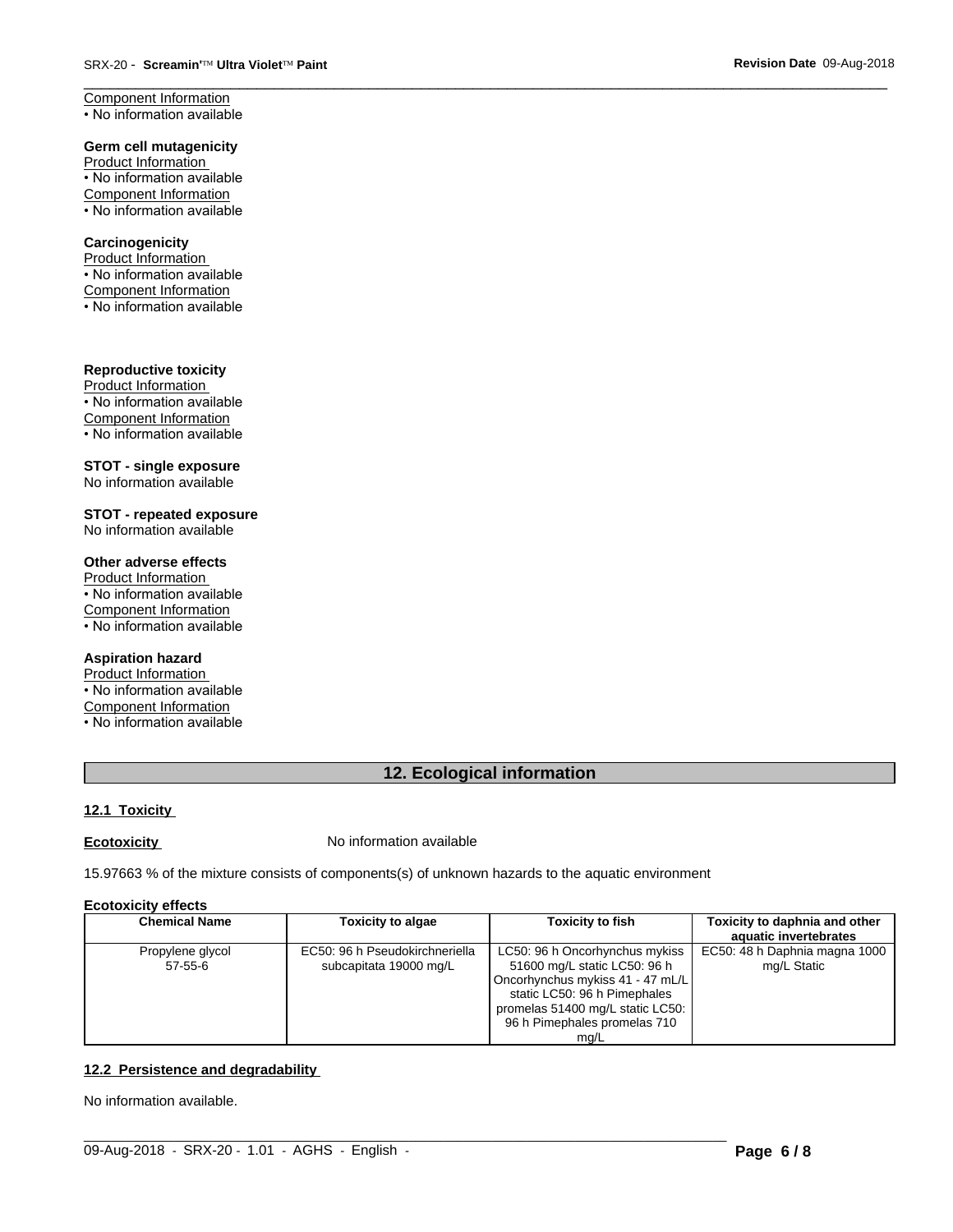#### **12.3 Bioaccumulative potential**

Discharge into the environment must be avoided

#### **12.4 Mobility in soil**

No information available.

#### **12.5 Other adverse effects**

No information available

# **13. Disposal Considerations**

 $\overline{\phantom{a}}$  ,  $\overline{\phantom{a}}$  ,  $\overline{\phantom{a}}$  ,  $\overline{\phantom{a}}$  ,  $\overline{\phantom{a}}$  ,  $\overline{\phantom{a}}$  ,  $\overline{\phantom{a}}$  ,  $\overline{\phantom{a}}$  ,  $\overline{\phantom{a}}$  ,  $\overline{\phantom{a}}$  ,  $\overline{\phantom{a}}$  ,  $\overline{\phantom{a}}$  ,  $\overline{\phantom{a}}$  ,  $\overline{\phantom{a}}$  ,  $\overline{\phantom{a}}$  ,  $\overline{\phantom{a}}$ 

### **13.1 Waste treatment methods**

Dispose of in accordance with federal, state, and local regulations.

|             | <b>14. Transport Information</b> |  |
|-------------|----------------------------------|--|
|             |                                  |  |
| <u>DOT</u>  | Not regulated                    |  |
| <b>MEX</b>  | Not regulated                    |  |
| <b>IMDG</b> | Not regulated                    |  |
| <b>IATA</b> | Not regulated                    |  |

# **15. Regulatory information**

# **15.1 International Inventories**

| <b>TSCA</b>          | Complies |
|----------------------|----------|
| <b>DSL</b>           | -        |
| <b>EINECS/ELINCS</b> | -        |
| <b>ENCS</b>          | -        |
| <b>IECSC</b>         |          |
| <b>KECL</b>          | -        |
| <b>PICCS</b>         |          |
| <b>AICS</b>          | -        |
| <b>NZIoC</b>         | -        |

 **TSCA** - United States Toxic Substances Control Act Section 8(b) Inventory

 **DSL** - Canadian Domestic Substances List

 **EINECS/ELINCS** - European Inventory of Existing Chemical Substances/European List of Notified Chemical Substances

 **PICCS** - Philippines Inventory of Chemicals and Chemical Substances

 **ENCS** - Japan Existing and New Chemical Substances

 **IECSC** - China Inventory of Existing Chemical Substances

 **KECL** - Korean Existing and Evaluated Chemical Substances

 **PICCS** - Philippines Inventory of Chemicals and Chemical Substances

 **AICS** - Australian Inventory of Chemical Substances

 **NZIoC** - New Zealand Inventory of Chemicals

#### **15.2 U.S. Federal Regulations**

#### **SARA 313**

Section 313 of Title III of the Superfund Amendments and Reauthorization Act of 1986 (SARA). This product contains a chemical or chemicals which are subject to the reporting requirements of the Act and Title 40 of the Code of Federal Regulations, Part 372:

 $\_$  ,  $\_$  ,  $\_$  ,  $\_$  ,  $\_$  ,  $\_$  ,  $\_$  ,  $\_$  ,  $\_$  ,  $\_$  ,  $\_$  ,  $\_$  ,  $\_$  ,  $\_$  ,  $\_$  ,  $\_$  ,  $\_$  ,  $\_$  ,  $\_$  ,  $\_$  ,  $\_$  ,  $\_$  ,  $\_$  ,  $\_$  ,  $\_$  ,  $\_$  ,  $\_$  ,  $\_$  ,  $\_$  ,  $\_$  ,  $\_$  ,  $\_$  ,  $\_$  ,  $\_$  ,  $\_$  ,  $\_$  ,  $\_$  ,